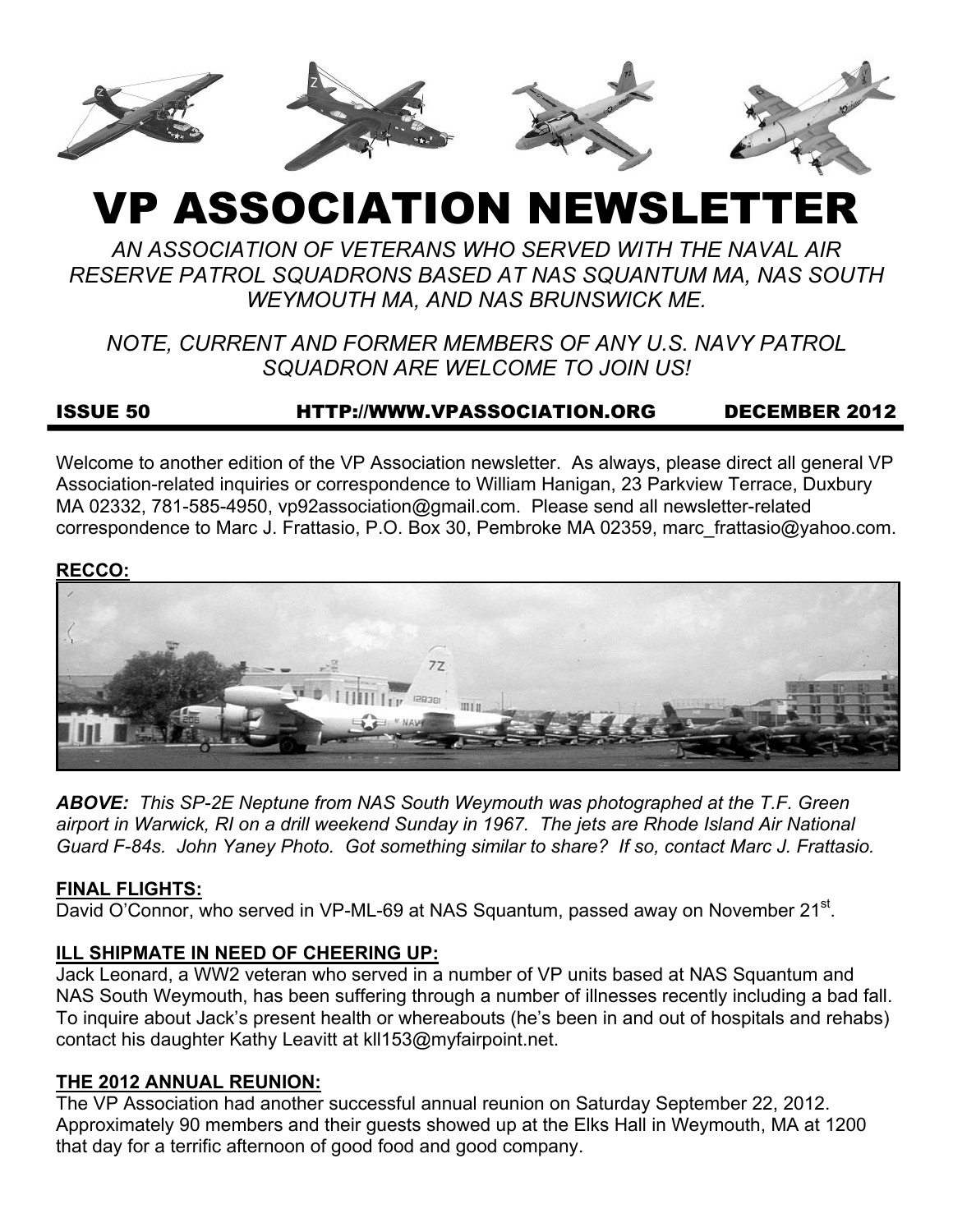

*ABOVE: VP Association members visiting the ANA Patriot Squadron's Shea Naval Aviation museum. BELOW: The reunion banquet hall at the Weymouth Elks facility. Marc Frattasio photos.* 

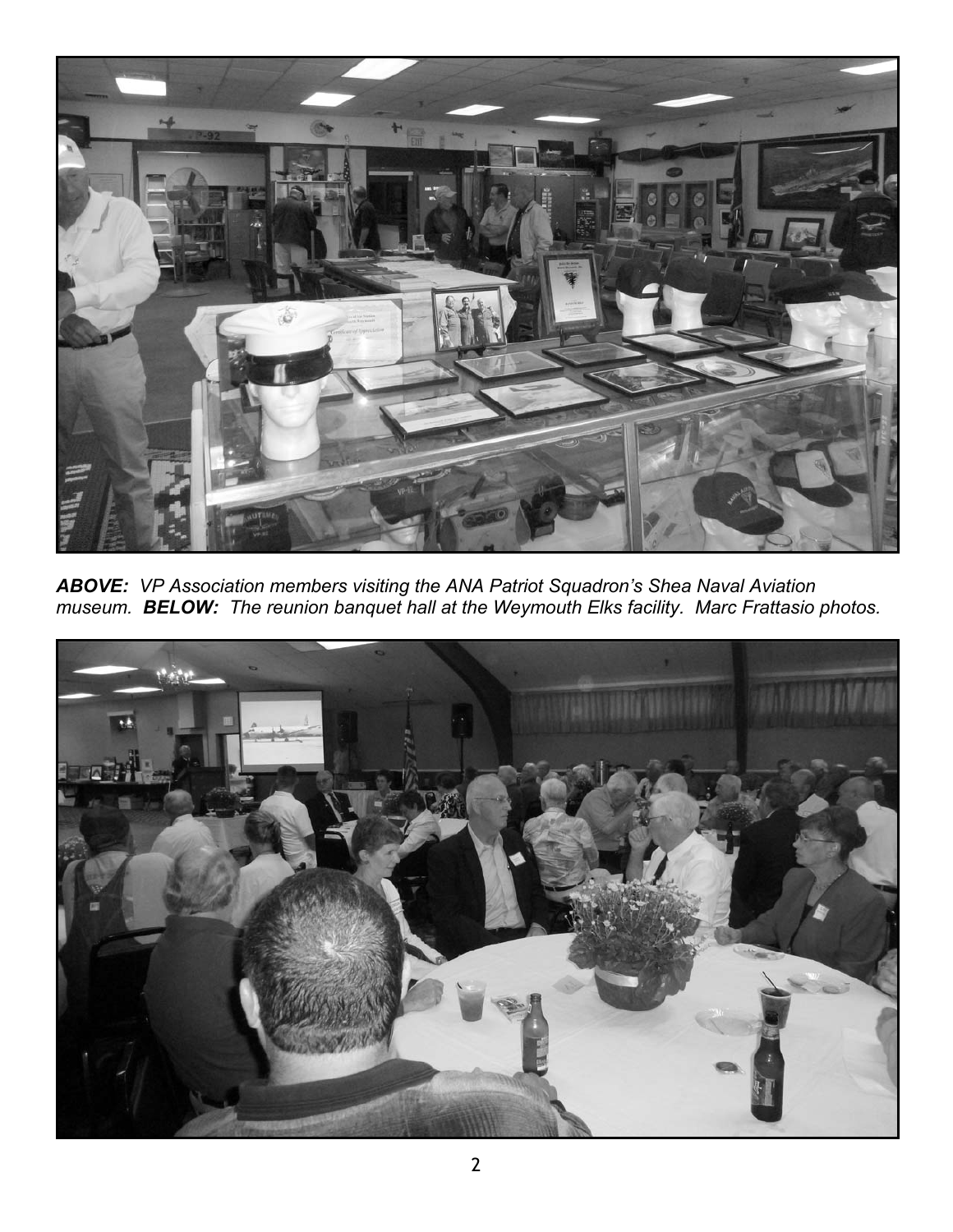

*ABOVE: Guest speaker AWOC John Lovendale, Wayne Thomas, Marc Frattasio, Gerald Hayes, Richard Volk, Andy Massa, and Bill Hanigan attended the reunion in uniform. Marc Frattasio photo.* 

Although attendance was slightly down from previous years, with some regulars (you know who you are) inexplicably AWOL, there were many new faces who we hope will become regulars in the years to come. Among the newcomers were Gerald "Doc" Hayes, Catherine Quin-Trexler, Susan Zimmerman, and Kasim Yarn. Doc Hayes, who is now a Captain with a USNR SeaBee unit and a decorated Afghan/Iraq war veteran, was the ever-popular flight surgeon assigned to VP-92 during most of the squadron's final two decades. Catherine Quin-Trexler came to the reunion from her home in Brunswick, ME where she is now employed as a special needs teacher. Back in the day, "Q-T" was an HM assigned to the VP-MAU. Susan Zimmerman was an AK with VP-92 during the 1980s. She's now retired, doing volunteer work with animals, and riding a motorcycle. Kasim Yarn was a big surprise, literally (he's a big guy). He and his wife drove all the way up from Norfolk, VA to attend the reunion. Many of you may remember that Kasim was an AZ in VP-92. Well, he's still in the Navy but is no longer an AZ. Believe it or not, Kasim is now a LCDR surface warfare officer!

The photos and memorabilia that attendees brought with them to put on display in the spaces set aside for this purpose were perhaps the best that we have seen at these events. Every table was completely filled. One of the things that you missed out on if you were not there was that Gene Forgit, who is downsizing his massive photo collection, had literally hundreds of photos from VP-92 cruises from the 1970s and 1980s that he was giving away to anybody who wanted them.

A number of participants showed up in uniforms or flight suits, a tradition that we started last year and will continue for as long as interest exists. Despite the passage of time it was encouraging to see that so many of us are still able to squeeze into our old uniforms and flight gear.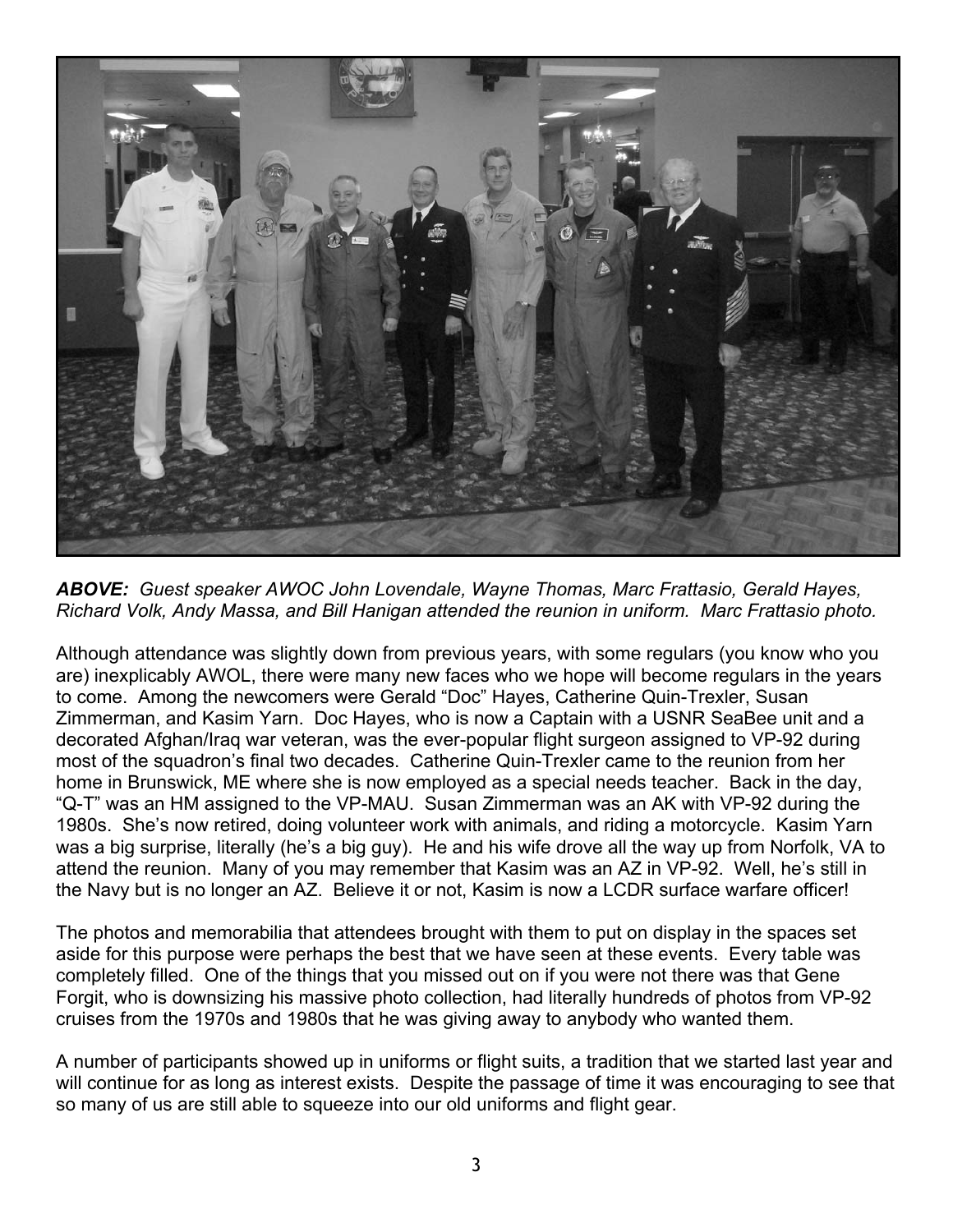As reported in previous issues of the VP Association newsletter, every attendee was presented with an exact reproduction of the special commemorative "challenge coins" that were originally produced for the VP-92 decommissioning ceremony weekend in October 2007. Bill Hanigan also had P-2 Neptune ball caps and P-3 Orion polo shirts available for sale at the reunion. There are a few coins, caps, and shirts left over and while supplies last you can still get your hands on any of them if you missed the reunion. See the second to last page of this newsletter for details on how you can order these things.

The caterers that were engaged to provide food for the reunion did a terrific job. The sumptuous all-you-can-eat buffet included a salad, chicken, roast beef, assorted vegetables, potato, dinner rolls, and desserts. There was plenty of food. Your newsletter editor isn't proud to admit it, but he had three helpings of roast beef and all the trimmings.

Our guest speaker this year was AWOC John Lovendale, a P-3 non-acoustic sensor operator who is presently the senior enlisted advisor at the Naval War College in Newport, RI. Chief Lovendale grew up in Weymouth and attended Weymouth High School during the mid-to-late 1990s while Bill Hanigan was teaching there. Despite Bill's bad example, Lovendale joined the Navy and embarked upon what has been to date a fifteen year career. AWOC Lovendale gave a fascinating presentation on the Navy's plans to transition from the P-3 to the P-8. Many of the P-3 guys in the audience, after viewing Chief Lovendale's presentation, now know exactly how the P-2 guys felt back in the days when the Neptunes were in the process of being replaced by the Orions!

Through the cooperation of the ANA Patriot Squadron, the Shea Naval Aviation Museum on the SouthField development at old NAS South Weymouth was opened on the morning of the reunion. About thirty VP Association members went over to the museum before the reunion started. Several visitors including Bob Allen, Fran Creney, Jerry Eisenhauer, Bob Mandeville, and Bill Scaccia brought photos or other memorabilia to donate to the museum, which was much appreciated. Some VP Association visitors were so impressed with what the ANA Patriot Squadron is trying to do with respect to preserving the history and heritage of NAS South Weymouth and NAS Squantum that they ended up joining the ANA Patriot Squadron that morning.

In summation, everybody who attended the annual reunion at the new location in Weymouth appears to have had a good time. We intend to hold next year's reunion on Saturday September 21, 2013 at the Weymouth Elks Hall. With luck, we will be able to convince the ANA Patriot Squadron to open the Shea Naval Aviation Museum for us again. Mark 09/21/13 down on your calendars and plan to attend next year's VP Association reunion. Remember, there is no reserve or regular Navy maritime patrol aviation on the east coast north of Florida. It is up to all of us to try to keep the memory, history, and heritage of the reserve and regular Navy VP squadrons that operated in New England alive and the VP Association's annual reunion is perhaps the best way of doing this.

## **ADMIN FUND DONATIONS:**

The VP Association has no dues but voluntary contributions are always welcome to help defray the cost of printing and mailing newsletters to shipmates without e-mail. We'd like to thank Ray Beauchemin, Skip Burton, Tom Carroll, Marc Connolly, Gene Forgit, Allan Gilman, Paul Lapinski, Alderic LeBlanc, Joe McCann, Joe Mortland, David O'Donnell, Arthur Ricca, Ned Rogerson, Leo Salmeri, Bill Scaccia, Harvey Shore, Richard Smith, Fred Squires, Herb Tallent, Tom Tullie, and Alexander Zimba for their recent generous contributions to the VP Association's administration fund.

## **SPEAKING OF THE COST OF PRINTING AND MAILING NEWSLETTERS…**

If you have an e-mail address and are getting this newsletter through the U. S. Postal Service please contact Bill Hanigan as soon as possible so we can begin sending it to you via e-mail instead.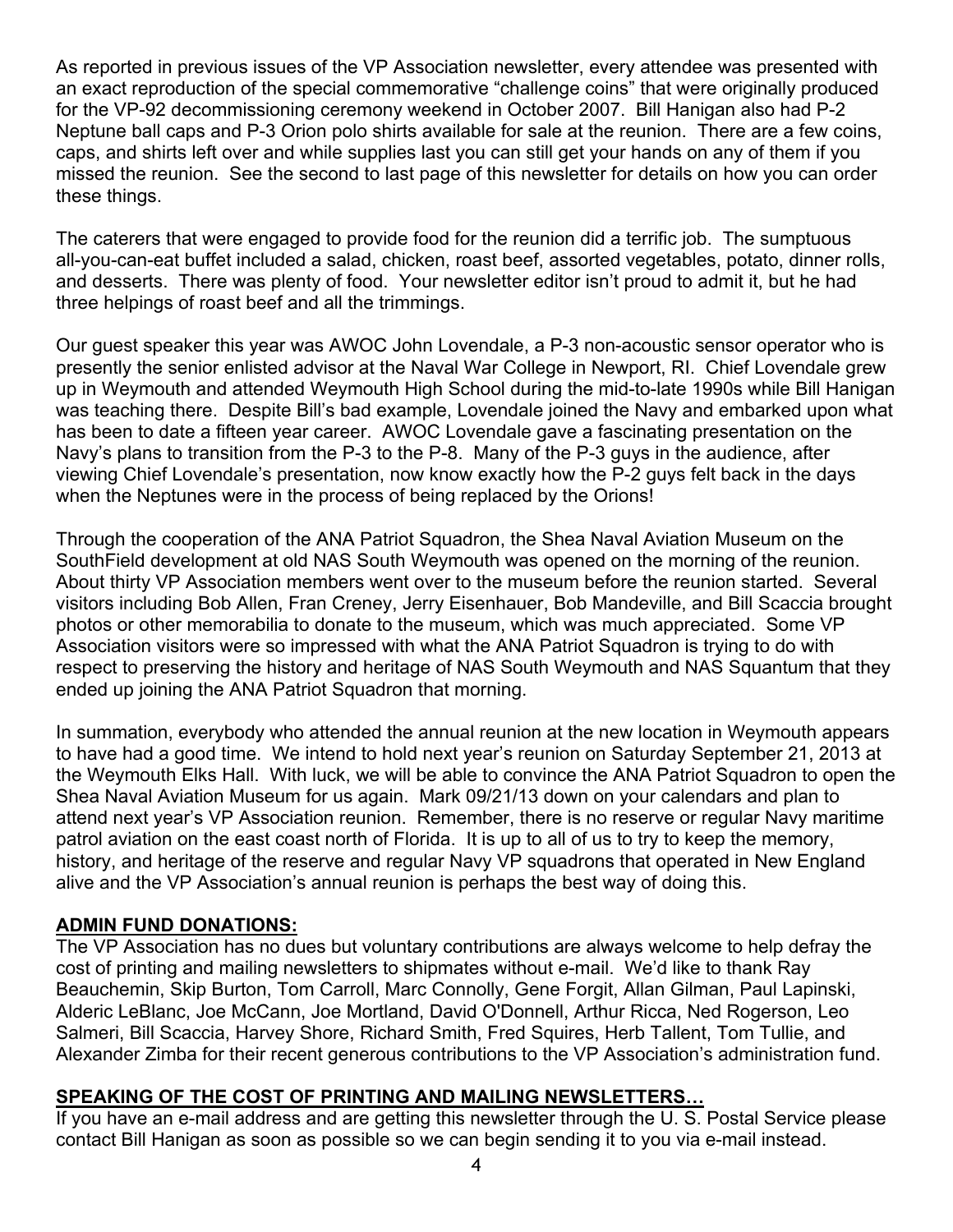## **LOST CONTACT:**

Please let Bill Hanigan know whenever your street or e-mail address changes.

## **VP ASSOCIATION NEWSLETTER EDITOR FEATURED IN MPA PLANESIDE:**

Your newsletter editor recently had a feature article published in the third issue of "Planeside", the quarterly newsletter of the Maritime Patrol Association. The profusely illustrated eight-page article, "Naval Air Reserve Maritime Patrol Aviation in New England", presents the history of the USNR VP and ZP squadrons that were based at NAS Squantum, South Weymouth, and Brunswick. Planeside is made available on-line to all members of the MPA. See http://www.maritimepatrolassociation.org for details.

## **EAA PANCAKE BREAKFAST AND FLY-IN AT CRANLAND AIRPORT:**



Several former VP-92 personnel have been meeting for breakfast at the EAA pancake breakfast and fly-in held at Cranland Airport off Route 58 in Halifax, MA on the third Sunday of the month between April and October. Shown above are Faith and Marc Frattasio, Al Firnrohr, George Driscoll, Bill Hanigan, Bob Mandeville, Bob Obrien, and Joe Mortland at Cranland on the last such event for 2012 held on Sunday October 21<sup>st</sup>. If you live in the local area, plan on coming out to join us in April 2013.

## **A SHORT NOTE AND PHOTO FROM JERRY LACH (VP-93 AND VP-92):**

While at this year's AirVenture at Oshkosh a P-3C Update III AIP showed up. The aircraft is assigned to VP-40 out of Whidbey Island, Washington. During their approach to land they had to wave off due to a small aircraft taking off. I met the crew one morning and after explaining to them not to call me 'a sir' they invited me on board. On board I talked to an IFT, SS1, SS3 and two FE's (all AW's now). It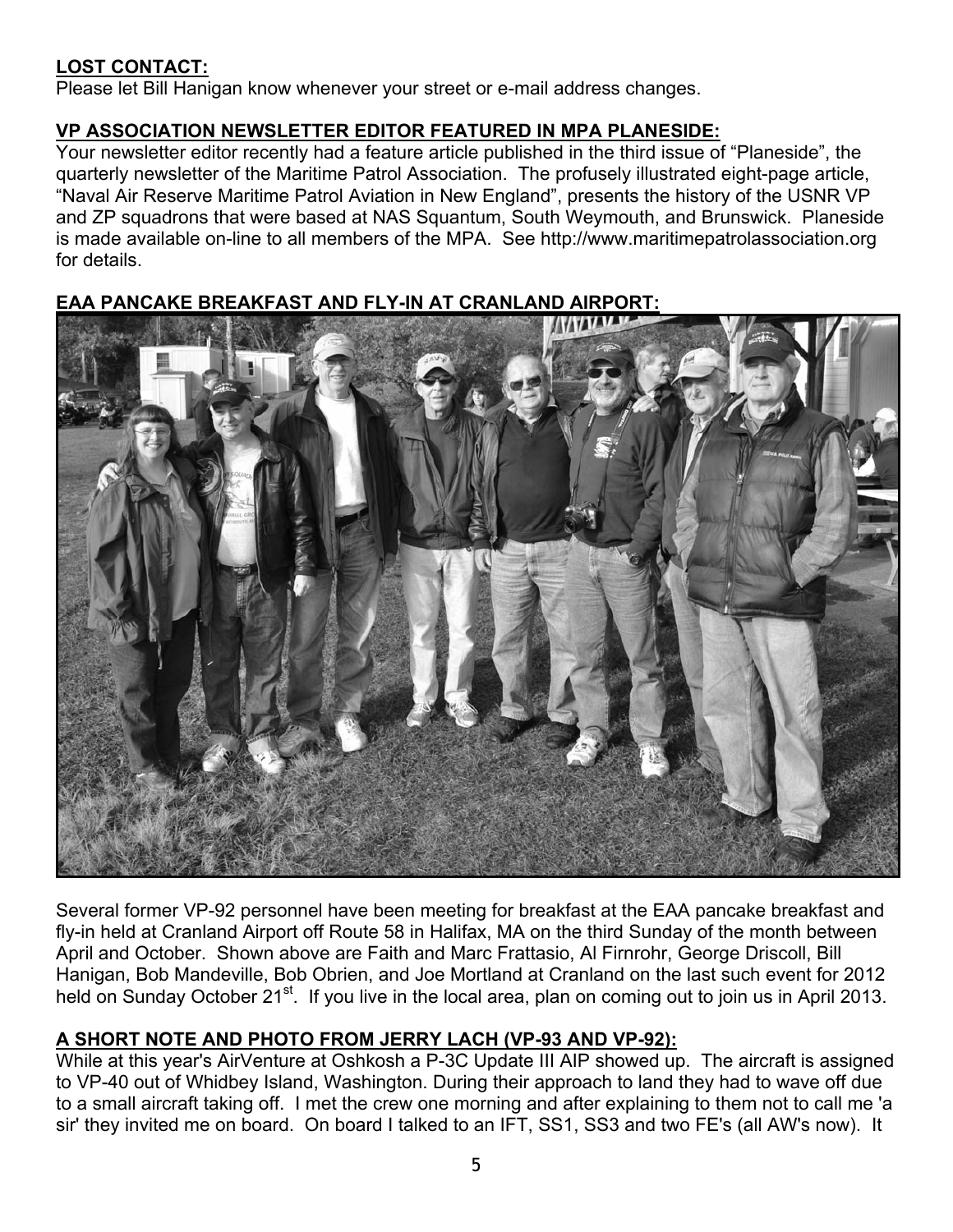was great swapping sea stories and sharing common issues. They really like what they are doing but obviously are most concerned with the Defense draw down. There also was one young (well they all looked young) officer aboard (LtJg Pilot). He was very enthusiastic about flying the mighty Orion as well. The rest of the officers must have been filing, checking weather or other important stuff (just kidding!). One final note, The interior of this P-3C smelled just like LH02's interior!!



*ABOVE: P-3 Orion and home-built light aircraft in the landing pattern at Oshkosh. Jerry Lach photo.* 





Dick Shafner is an active flying member of the Massachusetts Civil Air Patrol. He took the great aerial photo of the USS Massachusetts at Battleship Cove in Fall River, MA that is shown here while he was out on a recent CAP training flight.

## **THE 2013 MARITIME PATROL ASSOCIATION REUNION AND SYMPOSIUM:**

The Maritime Patrol Association will be holding their next reunion and symposium at NAS Jacksonville, FL between Tuesday April 16<sup>th</sup> and Friday April 19<sup>th</sup> 2013. A number of VP Association members have attended this event in the past and have met up there. Work schedule permitting, your newsletter editor intends to attend at least the Tuesday and Wednesday events (the social,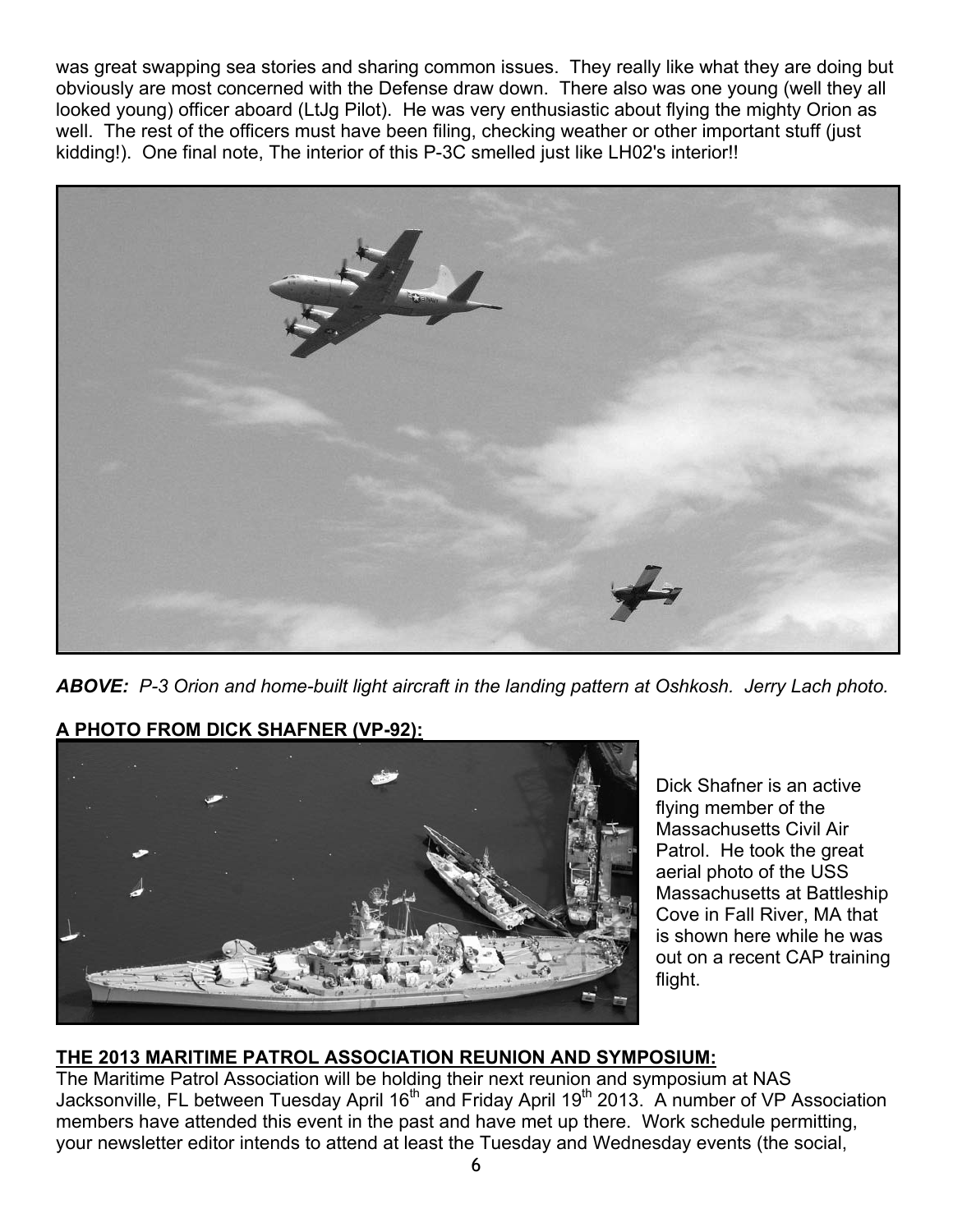briefing, and heritage dinner). If anybody else in the VP Association intends to go to the MPA reunion and symposium, please contact Marc Frattasio at marc\_frattasio@yahoo.com and perhaps we can plan to meet up there and make arrangements to have our own table at the heritage dinner. For more information about the Maritime Patrol Association and/or the 2013 reunion and symposium see their web site at http://www.maritimepatrolassociation.org.

Note, the organizers of the MPA reunion and symposium have indicated that they want veterans to bring photos and other VP squadron-related memorabilia to this event for display during the heritage dinner. Your newsletter editor intends to set up a small display of VP-92 related squadron patches, command ball caps, and an electronic photo frame loaded with digital images of aircraft and squadron personnel. Anybody else who might be interested in doing something similar is encouraged to do so.

#### **OBSOLETE BEFORE DEPLOYMENT: BOEING TO UPDATE P-8A ELECTRONIC WARFARE COMPONENTS TO STAVE-OFF OBSOLESCENCE (http://nosint.blogspot.com 10/21/12):**

PATUXENT RIVER NAS, Md., 21 Oct. 2012. The U.S. Navy is asking the Boeing Co. in Seattle to upgrade electronic warfare (EW) subsystems in the P-8A Poseidon Multi-Mission Maritime aircraft to overcome obsolescence issues -- ever before the new maritime patrol jet is deployed to active-duty Navy flight squadrons. Officials of U.S. Naval Air Systems Command at Patuxent River Naval Air Station Md., awarded Boeing an \$8.5 million contract Thursday to update the electronic support measures (ESM) sensor digital measurement unit of the P-8A to ensure the EW components are not obsolete by the time the aircraft is widely fielded. The P-8A, a military variant of the Boeing 737 jetliner, first flew in 2009, and was approved for low-rate production the following year. The first production version of the aircraft was handed over to the Navy last March. Initial operating capability of the P-8A is not expected until next year.

Obsolescence in new weapon systems is a common problem among U.S. Department of Defense major systems that can take years, if not decades, to design, manufacture, and deploy. ESM involves search, interception, identification, and location of enemy radar or radio communications. Other onboard EW systems then can jam or avoid the enemy radio signals. The Northrop Grumman Corp. Electronic Systems segment in Linthicum, Md., is in charge of the P-8 EW systems. Northrop Grumman is supplying the P-8's electronic warfare self-protection (EWSP) suite, which includes the Terma AN/ALQ-213(V) electronic warfare management system (EWMS), directional infrared countermeasures (DIRCM) set, radar warning system, and BAE Systems countermeasures dispenser. Just this month the Northrop Grumman ESM system for the P-8A was officially designated the AN/ALQ-240(V)1.

Ultimately, the Navy plans to buy 108 P-8A aircraft from Boeing to replace the service's fleet of 196 P-3C Orion maritime patrol aircraft, which are approaching the end of operational life. The P-3 is a version of the Lockheed Martin Electra four-engine turboprop aircraft. The P-8A is a specially hardened and reinforced version of the Boeing 737 passenger jet, and is designed to operate at extremely low altitudes over the ocean during close-in searches for potentially hostile submarines. The P-8A is designed to withstand the rigors of low-altitude turbulence and exposure to salt spray. The Boeing P-8A Poseidon, a Navy version of the 737 jetliner, will replace the P-3 Orion for long-range maritime patrol and anti-submarine warfare. Navy officials plan to use the P-8A in tandem with the Northrop Grumman RQ-4N Broad Area Maritime Surveillance (BAMS) unmanned aerial vehicle (UAV) -- a maritime-patrol version of the Global Hawk long-range surveillance UAV. Plans call for using BAMS to detect potentially hostile submarines and surface ships, and upon detection, to call in the P-8A to take a closer look or to attack hostile vessels with torpedoes and missiles.

Boeing will build the Poseidon aircraft at its factory in Renton, Wash. The 737 fuselage and tail sections will be built by Spirit AeroSystems in Wichita, Kan., then transferred to Renton where all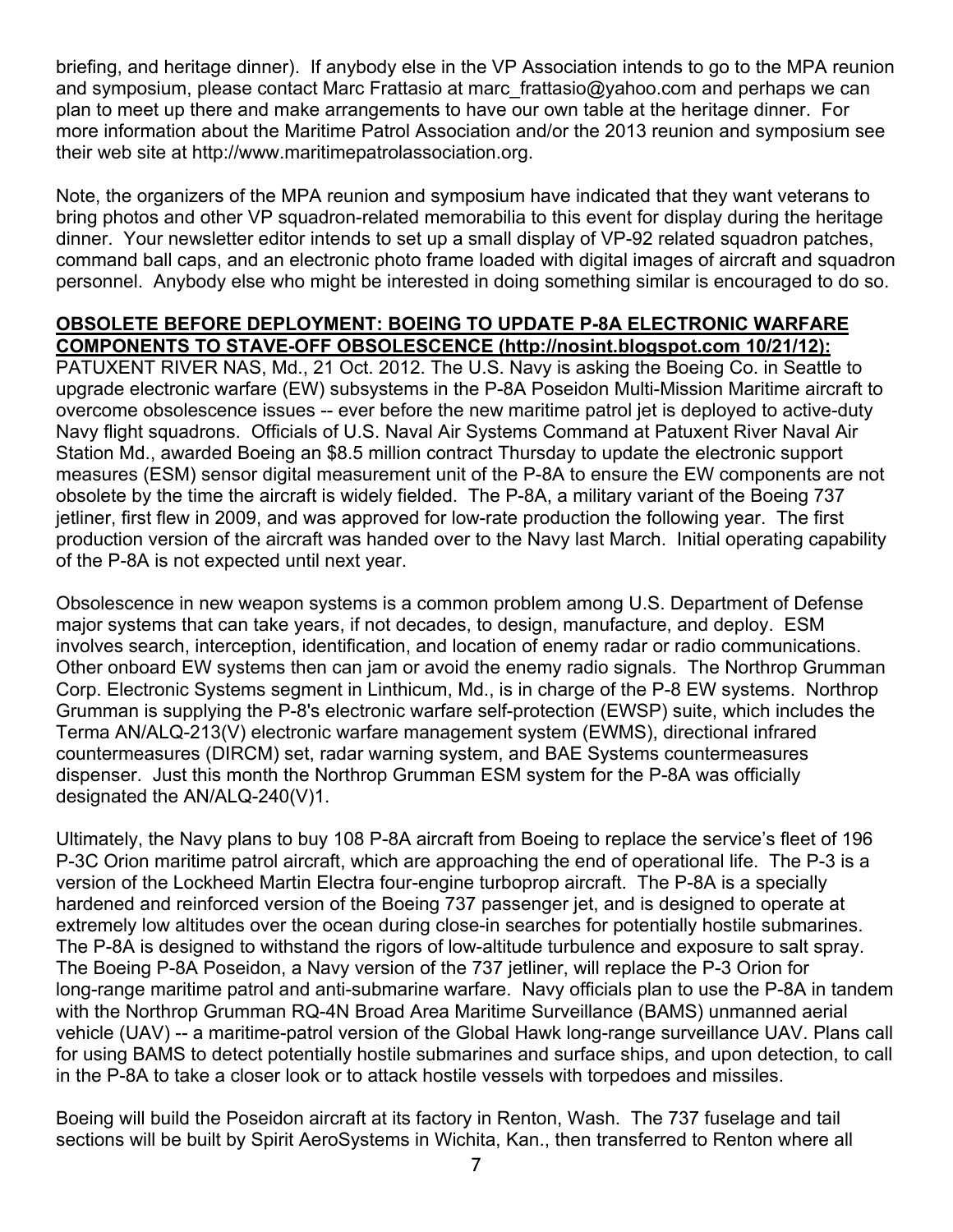structural features will be incorporated in sequence during fabrication and assembly. The P-8A's flight management system and the stores management system have been developed by GE Aviation Systems in Grand Rapids, Mich. (formerly Smiths Aerospace). The cabin has as many as seven operator consoles. The Poseidon's MX-20HD digital electro-optical and infrared (EO/IR) multispectral sensor turrets come from L-3 Communications Wescam in Burlington, Ontario. The MX-20HD is gyro-stabilized and can have as many as seven sensors, including infrared, CCDTV, image intensifier, laser rangefinder, and laser illuminator. The aircraft has the upgraded APS-137D(V)5 maritime surveillance radar and signals intelligence (SIGINT) system from the Raytheon Co. Space and Airborne Systems (SAS) segment in McKinney, Texas. The APS-137D(V)5 radar, which is installed on the P-8's enlarged nose fairing, provides synthetic aperture radar (SAR) for imaging stationary ships and small vessels, coastal and overland surveillance, and high-resolution imaging synthetic aperture radar (ISAR) for imaging surfaced submarines and fast surface vessels operating in coastal waters. The P-8A will have the CAE Inc. advanced integrated magnetic anomaly detection (MAD) system. The Navy plans to arm the P-8A with the MK 54 torpedo.

Boeing will supervise most of the work under the current contract at Northrop Grumman in Linthicum, Md. Boeing will do other work on the contract in Seattle, and should be finished with the job in April 2015.

## **GOLDEN ORION (Lockheed-Martin Code One Magazine 8/22/12):**

Exactly three months after delivery of the first P-3 Orion maritime patrol aircraft, US Navy aircrews from Patrol Squadron 8 found themselves deployed to Bermuda—and stepping into the brightest of world spotlights. On 23 October 1962, four aircrews from VP-8 and four aircrews from Patrol Squadron 44 (VP-44) began enforcing President John F. Kennedy's blockade of Cuba to prevent Soviet missiles from reaching Cuba. The P-3 crews patrolled the Atlantic sea lanes to locate and track Soviet cargo ships carrying intermediate range ballistic missiles or missile launch support equipment.

By the time the Cuban Missile Crisis ended a few days later, a VP-44 crew achieved international recognition of sorts when their aircraft was photographed flying close surveillance over the Russian freighter Anasov on its return to the Soviet Union. Anasov was the only Russian vessel that refused to uncover the large oblong objects lashed to its deck. The Orion crew was able to verify that the objects were indeed crated missiles, and the ship was allowed to proceed.

The P-3 came about as a response to Navy Type Specification #146 issued in 1957 for a new land-based antisubmarine warfare, or ASW, aircraft to replace the Lockheed P2V Neptune land-based maritime patrol aircraft and the Martin P5M Marlin flying boat. Very specific requirements pertaining to delivery schedule and cost constraints dictated the need for adapting an off-the-shelf aircraft design for the maritime patrol mission.

The competitors were Martin, Consolidated, and Lockheed, three companies that had been building patrol aircraft for the Navy for more than three decades at that point. The French Atlantique, developed with the help of US Navy funds, did not meet the stated range requirement and was eliminated from the competition.

The Lockheed proposal highlighted the Electra airliner's turboprop engines and its capability for high-speed transit at high altitudes, low speed, low-altitude handling qualities, and fuel economy. Because the Electra was designed to operate from commercial airports, the Navy did not have to alter any runways. The Lockheed Model 185 retained the wings, tail, and Allison T56-A-1 turboprop engines of the Electra. The new design called for the Electra's fuselage to be shortened by seven feet, and a weapon bay for mines, conventional or nuclear depth charges, or torpedoes was added.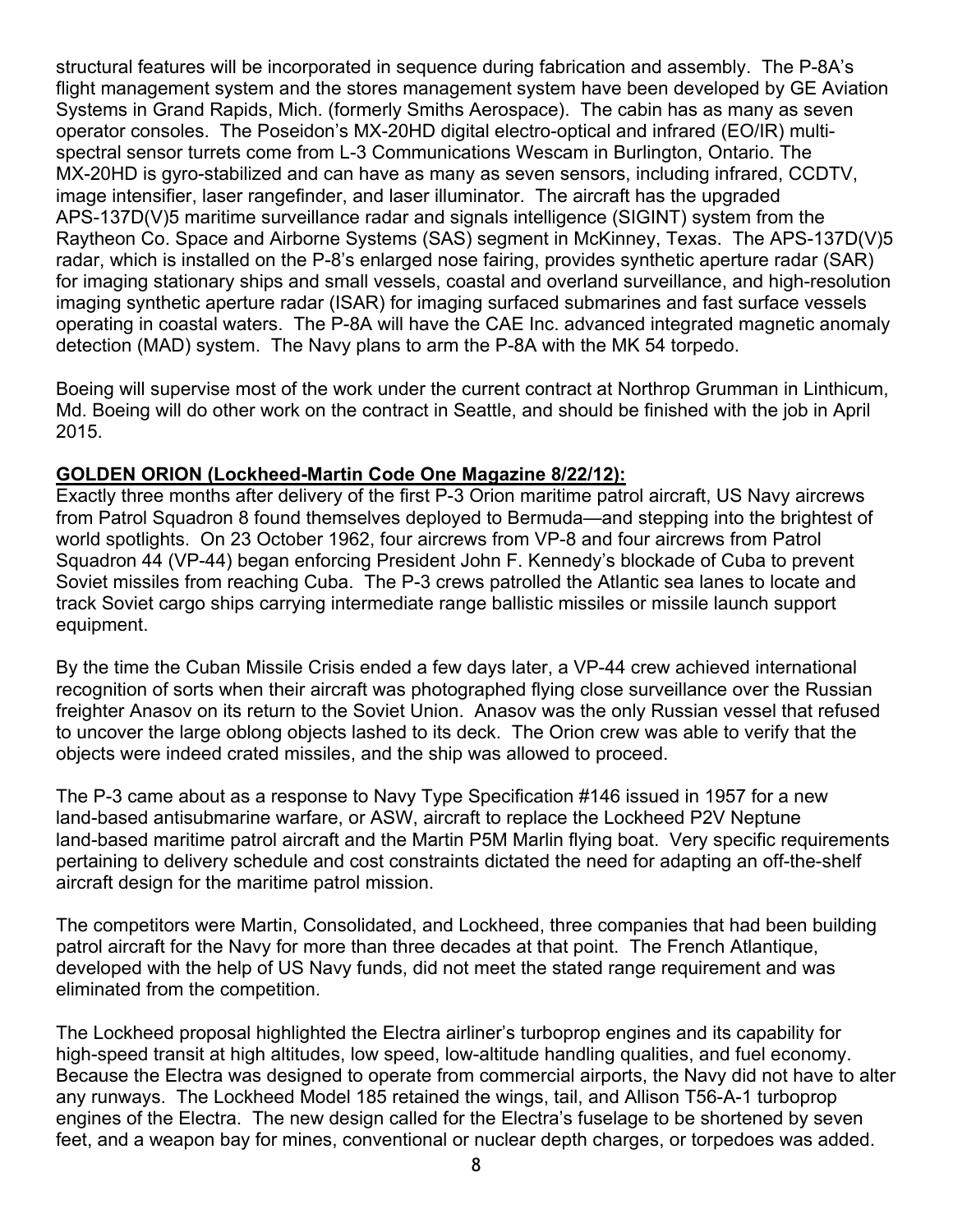Lockheed was named as the winner of the competition on 24 April 1958, and the contract was awarded that May. A design problem with the Electra's propeller and engine mount that resulted in several crashes—a phenomenon called whirl mode—had not surfaced at this point. Once the issue was identified, Lockheed briefed the Navy on proposed fixes, and the service was satisfied. Development continued.

The first aircraft was actually the third production Electra with a mockup of a magnetic anomaly detection, or MAD, boom installed at the rear of the aircraft. The MAD equipment, originally developed in World War II, gives aircraft crews the ability to detect large metal objects under water. The greatly improved MAD gear in the P-3 is a primary method the crew uses to locate submarines. The demonstrator was an aerodynamic prototype only and still had the airliner's passenger windows. It was first flown on 19 August 1958, and Lockheed crews made eight flights. This aircraft was again modified into a full-up prototype of what was then designated P3V-1.

The first flight of YP3V-1 prototype came on 25 November 1959 at the Lockheed plant in Burbank, California, where most of the aircraft would be built. The nickname Orion was officially adopted in late 1960, keeping with the Lockheed tradition of naming aircraft after mythological figures or celestial bodies. The first preproduction P3V-1 was flown on 15 April 1961 from the Lockheed plant in Burbank, California.

The Orion represented a new approach to the ASW mission. It was a more spacious aircraft than previous patrol aircraft, with room for a crew of up to a dozen, along with a galley and rest bunks. It was pressurized and air conditioned. The P-3 had enough electrical power to incorporate advanced sensors and avionics. It was the world's first dedicated maritime patrol aircraft to be powered by turboprop engines. The Orion also had a significantly better weapons system than its predecessors.

The Orion test fleet consisted of six aircraft. Navy Bureau of Inspection and Survey trials—what today is called operational test and evaluation—took place from April to June 1962 at what was then known as the Naval Air Test Center at NAS Patuxent River, Maryland, and the Naval Weapons Evaluation Facility in Albuquerque, New Mexico.

The first P3V-1s were delivered to VP-8 on 23 July 1962 and to VP-44 on 13 August. Delivery consisted essentially of moving the aircraft on the Pax River ramp, as both squadrons were based there at the time. With the adoption of the new Department of Defense designation system on 18 September 1962, the P3V-1 was redesignated P-3A. The first Naval Reserve squadrons would receive P-3As in 1970.

A total of 158 P-3As were built for the US Navy. The Alphas, as they were called, were equipped with state-of-the-art analog avionic systems, including the first inertial navigation system in a Navy patrol aircraft. The aircraft featured fore and aft AN/APS-80 search radars, an AN/AQA-3 Jezebel passive acoustic signal processor, an AN/ASA-20 Julie echo location system, and the ASR-3, which was designed to sniff for diesel exhaust from snorkeling submarines.

The move-countermove strategy between the superpowers that defined the Cold War was particularly striking in ASW. The emergence of increasingly lethal and quiet Soviet submarines resulted in the need for increasingly more sophisticated navigation, detection, and tracking equipment on the P-3. Throughout its career, the most significant changes made to the Orion were in its sensors and avionics, not to its airframe.

The next major advance in the Orion was P-3B, or Bravo, introduced in 1966. This version featured a first-generation integrated ASW sensor suite and more powerful 4,500 shp T56-A-14 engines. The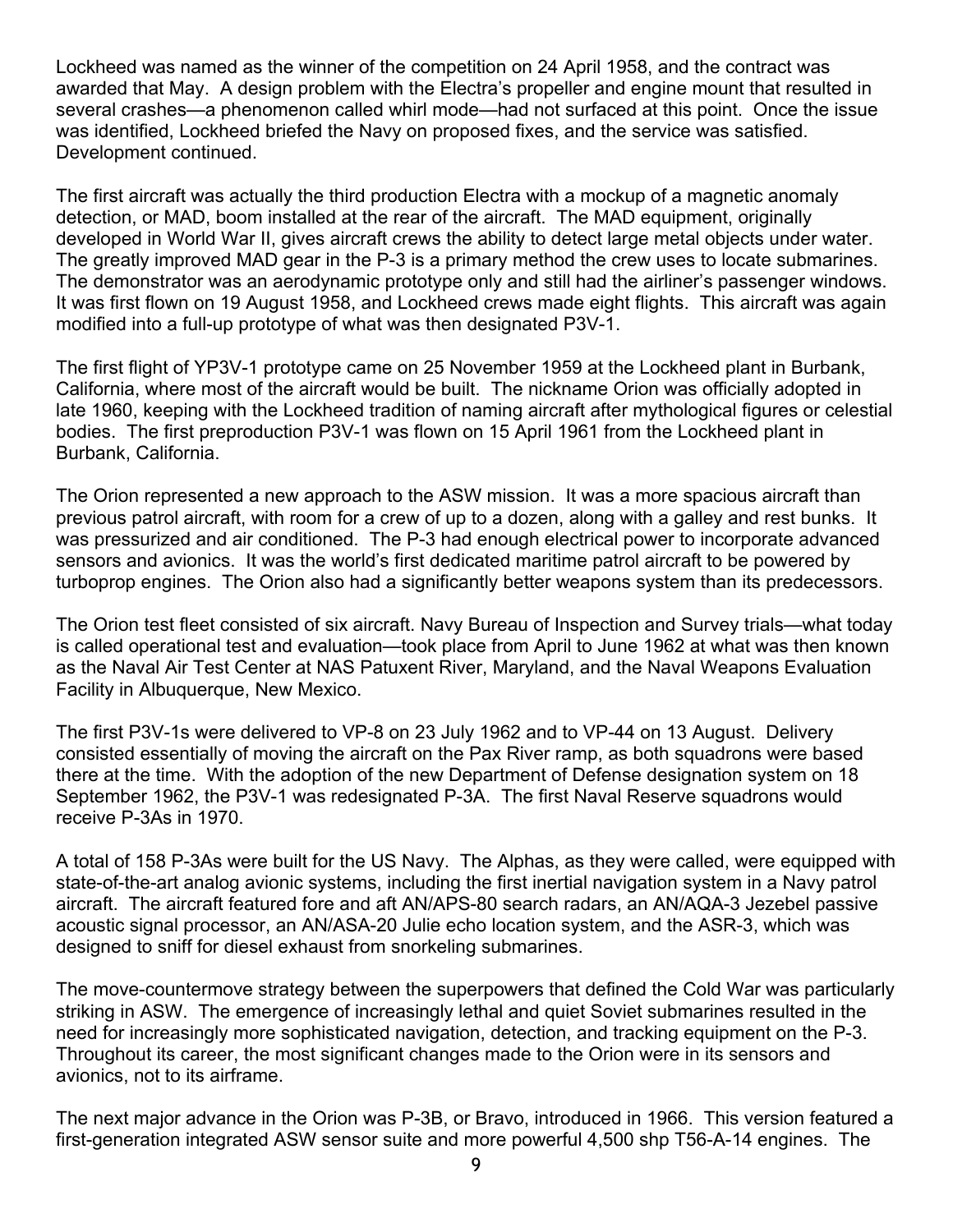Heavyweight modification that came at the end of the P-3B production run featured strengthened structural elements, mainly in the wings, to accommodate heavier sensors and weapons.

A total of 125 Bravos were built for the US Navy. Additional aircraft were delivered new to the first international P-3 operators, the air forces—not the navies—of New Zealand in 1966, to Australia in 1968, and to Norway in 1969.

Development of a fully integrated avionics for the P-3C, or Charlie, began in 1966. Dubbed A-NEW, the heart of this system was the Univac 1830A thirty-bit parallel binary airborne digital computer that combined all the collected sensor data in real time. Computerization improved the speed and accuracy of sensor data generation and freed the crew from routine recordkeeping tasks. Development of this system was accelerated, and VP-49 made the first deployment with the P-3C in July 1970.

Much like the Super Bowl, the avionics, navigation, and sensor suite updates to the P-3C variant over the next three decades were seen as being important enough to warrant Roman numerals to differentiate them—Update I, II, II.5, and III. These updates brought a variety of advanced equipment, capabilities, and weapons to the Orion, which kept it ahead of the threat and took advantage of the computer revolution.

As illustrative examples, the P-3C has a chin-mounted electro-optical infrared sensor allowing crews to see and target at night. By contrast, the P-3A had a seventy-million candlepower searchlight under its right wing to locate surface targets. In addition to the ability to fire short range AGM-65 Maverick air-to-surface missiles, the P-3C crew can now launch over-the-horizon AGM-84 Harpoon anti-ship and AGM-84E Standoff Land Attack Missiles. The P-3 Alphas could launch unguided rockets. The Bravos were the first to be modified to launch guided AGM-12 Bullpup missiles, which gave crews a significantly enhanced ability to attack surface targets.

A total of 266 P-3Cs were built for the US Navy, and 107 Charlies and special mission aircraft were built by Kawasaki Heavy Industries under license in Japan. US production of the P-3C shifted from Burbank to Palmdale, California, in the 1980s and then to Marietta, Georgia, in the early 1990s. The last US-built P-3Cs, eight aircraft for the Republic of Korea Navy, were delivered in 1995. The last Kawasaki-built aircraft was delivered in 2000, closing out thirty-nine years of Orion production.

Total P-3 production, including license-built aircraft, came to 757 aircraft. Today, the worldwide P-3 fleet numbers 435 aircraft flown by twenty-one operators in sixteen countries on five continents, with Taiwan scheduled to join the Orion community with refurbished and rewinged former US Navy aircraft in 2013.

At the height of the Cold War in the 1970s, twenty-four squadrons of US Navy P-3s blanketed the seven seas tracking submarines, primarily Soviet fast attack and ballistic missile boats. Literally millions of sonobuoys—active or passive sensors dropped by parachute into the water to extend the Orion crew's search area—were launched during the Cold War. An oft-repeated story is of a Soviet admiral who once lamented that if he wanted to know where his submarines were, all he had to do was look for the P-3s flying over them.

For most of its career, the primary mission for US Navy P-3 crews was hunting submarines on missions lasting more than twelve hours. But the Orion carried out other missions as well. Crews from VP-9 at NAS Moffett Field, California, deployed to Vietnam for Operation Market Time in February 1969 for the P-3's first Pacific deployment. Market Time was the Navy's coordinated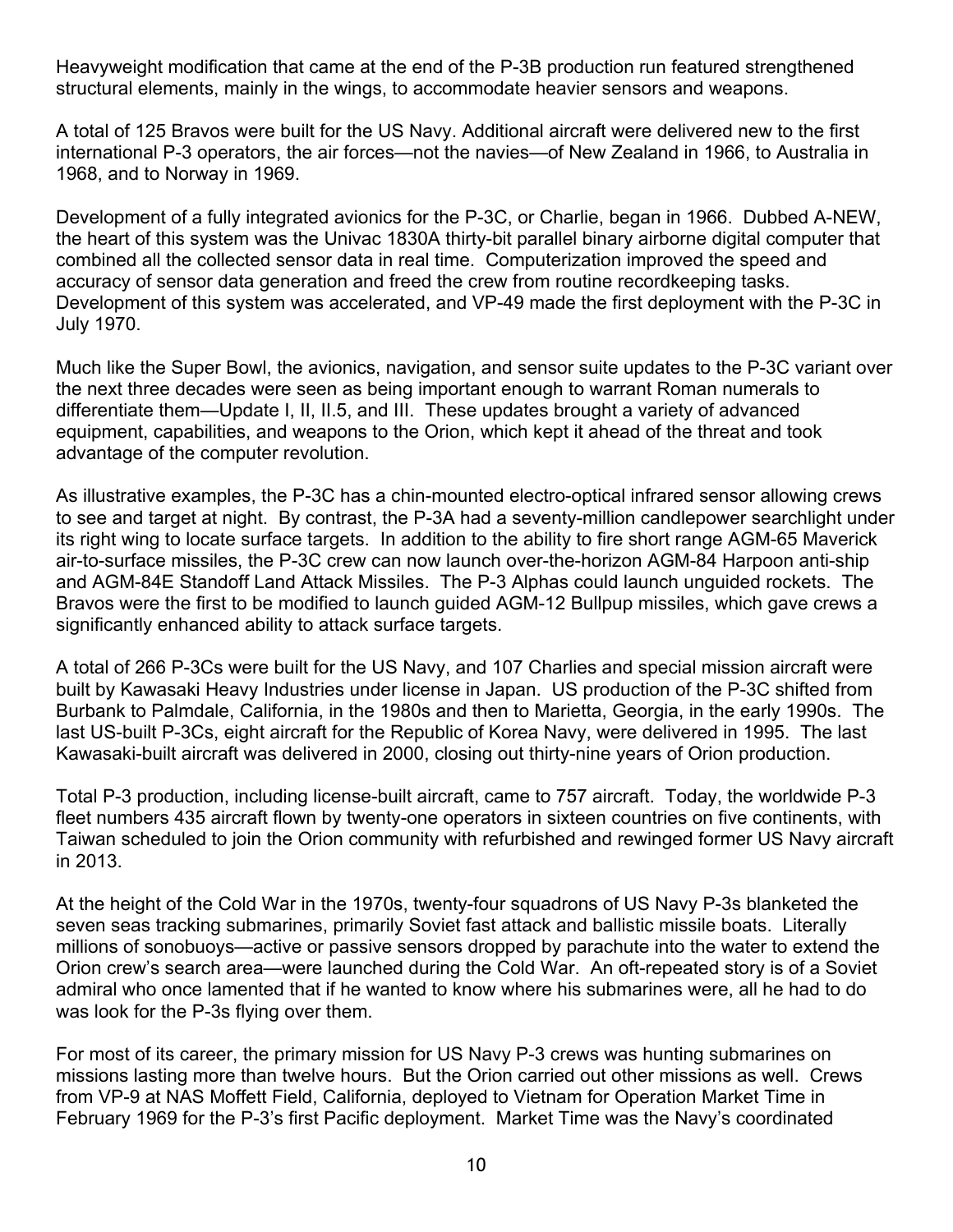operation to stop the flow of weapons, ammunition, and supplies to Viet Cong forces infiltrating South Vietnam. The EP-3 signals intelligence variant also debuted during Vietnam.

The end of the Cold War brought a dramatic change in mission, as the P-3 was increasingly used in supporting overland missions in surveillance, targeting, and peacekeeping roles.

During Desert Storm, P-3 crews monitored shipping lanes while EP-3 crews monitored electrons. But by Operation Allied Force in Kosovo in 1999, Orion crews had further expanded their role to include targeting cruise missiles. During Operation Iraqi Freedom, P-3 crews using surveillance equipment and sensors could determine who or what was on the other side of a hill. Then a Marine riding on board would transmit that information directly to troops in contact on the ground.

But the versatility of the Orion has always been one of its strongest attributes. Today, Norwegian crews do much as they did during the Cold War, monitoring Russian ships and submarines coming out of the ice-free port of Murmansk and protecting Norwegian fishing grounds from poachers. Former Dutch P-3s now owned and operated by Germany are flown on antipiracy missions in Diibouti, while Australian P-3 crews have been conducting overland missions in Afghanistan since 2003.

In addition to military operators, two versions of the P-3 are flown by US Customs and Border Protection primarily for antidrug and homeland security missions. NASA acquired the YP3V prototype in 1966 and flew it until 1993. Today the agency has an NP-3B for scientific research missions. The National Oceanic and Atmospheric Administration, or NOAA, has two WP-3Ds, nicknamed Kermit and Miss Piggy, for weather research.

Although the P-8 is the US Navy's designated replacement for the P-3, Orion crews will still be on station for several years to come. Upgraded EP-3E ARIES II electronic reconnaissance aircraft will be flown well into the 2020s.

But other operators intend to continue flying their P-3s for many more years. To get the Orion through at least its sixth decade of service, the P-3 Mid-Life Upgrade, or MLU, is a life extension kit that replaces the aircraft's outer wings, center wing lower section, and horizontal stabilizer with new production components. The MLU removes all current P-3 airframe flight restrictions and provides 15,000 additional flight hours.

The US Navy has thirty-one MLU kits on order. Lockheed Martin builds the outer wings at its Marietta facility, and the kits are installed at the Fleet Readiness Center Southeast, the aviation depot at NAS Jacksonville, Florida. New wings are also being built for P-3s flown by Norway, Canada, Taiwan, and US Customs and Border Protection.

In one respect, the Orion has actually come full circle. The MLU replacement wings today are built on the exact same tooling that was used to build the wings for Bureau Number 148883, the first P3V-1 delivered to VP-8 fifty years ago.

*Code One Magazine Article by Jeff Rhodes* 

## **THE VP-92 MINUTEMAN INSIGNIA:**

VP-92 had two different squadron insignia during the course of its four decades of existence. The first insignia featured a guillotine and was designed by AW2 Lee Bureau during early 1971, just a few months after the squadron was commissioned. In early 1979 YNSN Tammy Budlong designed a new insignia featuring the Concord Minuteman silhouette that had been decorating the tails of VP-92's P-3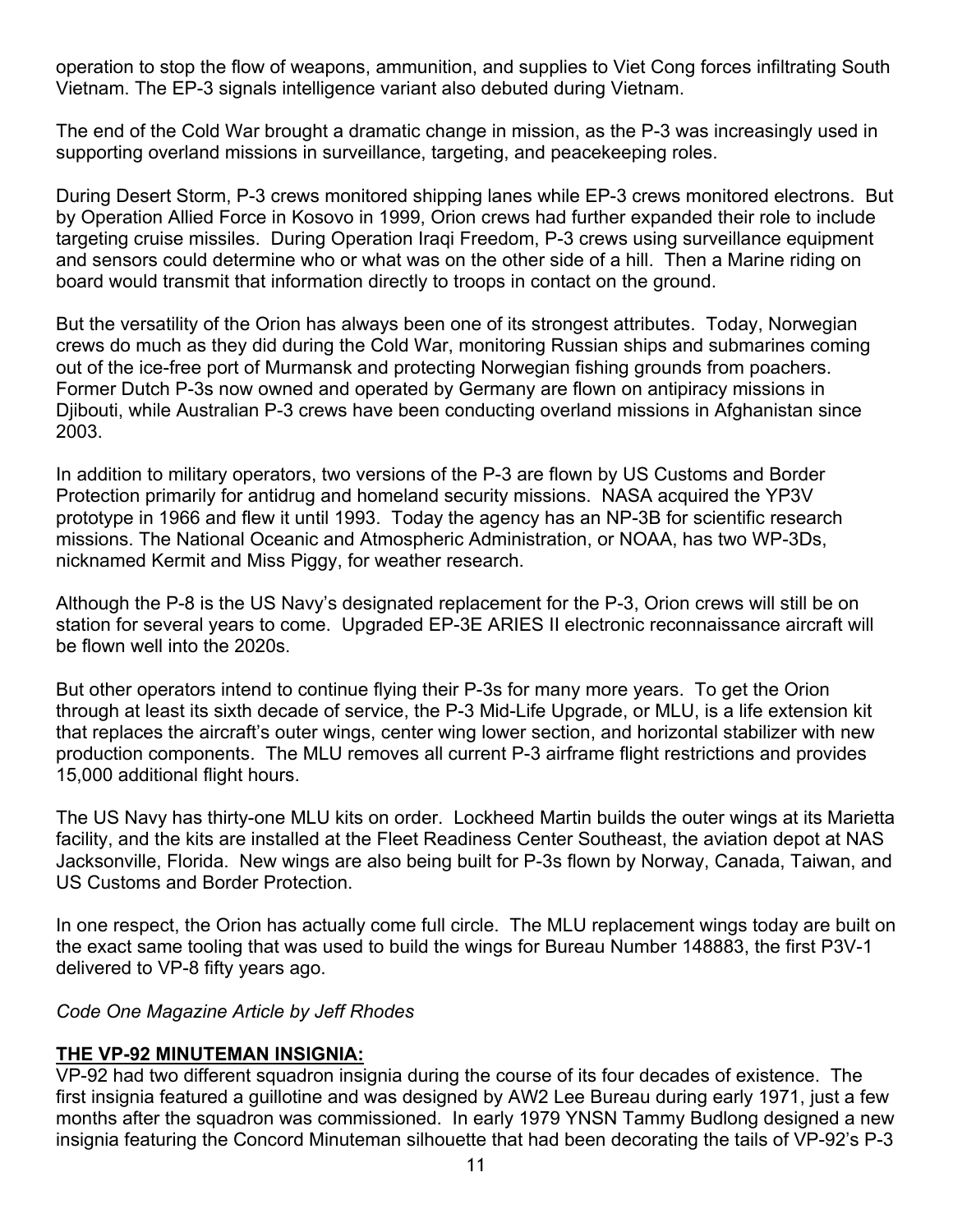Orions since these aircraft replaced the P-2 Neptunes in 1975. According to Kevin Cahill, who was an AMCS in the squadron during its latter years, the original "Minuteman" insignia as it was designed had 14 stars. There were supposed to be only 13, one for each of the original American states. This mistake was eventually caught and corrected, but early "Minuteman" jacket patches and other things featuring this insignia have 14 stars.



At far left is shown an example of the original VP-92 Minuteman insignia with 14 stars. Note that there are two stars located between the Minuteman figure's legs. At near left is shown the later corrected version of the squadron's insignia, with 13 stars. Note that there is only one star between the Minuteman figure's legs.

## **LEFTOVER REUNION MERCHANDISE:**

We still have some leftover merchandise from the 2012 annual reunion available for sale to those who either were unable to attend the reunion or missed out on them there for whatever reason. We have light gray VP Association P-3 Orion polo shirts in extra-large (XL) for \$35, blue P-2 Neptune "Two Turning and Two Burning" ball caps for \$20, and VP-92 challenge coins for \$15. Prices include shipping to U.S. and FPO locations. To order, contact Bill Hanigan at vp92association@gmail.com.





*ABOVE LEFT:* The embroidered P-3 Orion design that is on the polo shirts. *ABOVE RIGHT:* The embroidered P-2 Neptune design on ball caps. *LEFT:* both sides of the VP-92 challenge coin, which has a P-2 on one side and a P-3 on the other side.

## **MEMORIAL BRICKS:**

The Association of Naval Aviation Patriot Squadron, the group that maintains and operates the Shea Naval Aviation Museum and the Shea Memorial Grove at the SouthField real estate development on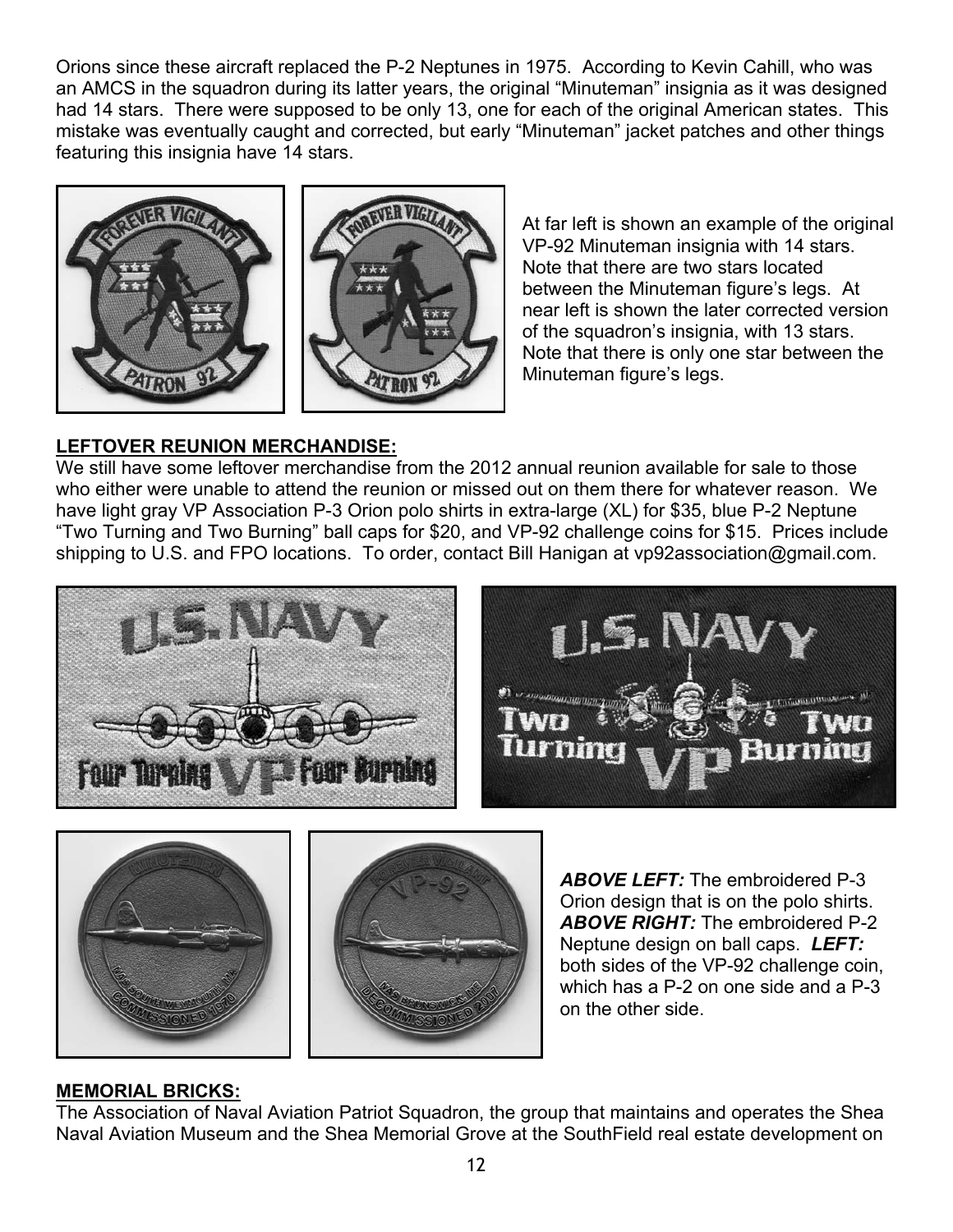old NAS South Weymouth in Weymouth, MA, is selling custom-engraved memorial bricks as a fund-raiser. The group intends to place the bricks on public display at the Shea Memorial Grove in some manner with the final configuration (pathway, border, etc.) depending on the total number sold.

*RIGHT:* Representative sample memorial brick showing the kind of thing that you can have engraved on it to commemorate your military service at NAS Squantum, NAS South Weymouth, or anywhere else.



Each memorial brick costs \$50. Up to four lines of text can be engraved on a brick, with each line of text having no more than 21 characters and with spaces counted as separate characters. A brick can serve to publicly commemorate an individual's military service, squadron, ship, etc., or basically almost anything within the limits of good taste. For more information, see the informational flyer and brick order form in PDF format posted on the ANA Patriot Squadron web site at http://www.anapatriotsquadron.org or send a standard sized self-addressed stamped envelope to ANA Patriot Squadron, Engraved Brick Offer, 495 Shea Memorial Drive, South Weymouth MA 02190.

The ANA Patriot Squadron is a group composed of veterans and civilians who are interested in preserving the history and heritage of NAS Squantum and NAS South Weymouth. The group tends the Shea Memorial Grove and operates the Shea Naval Aviation Museum. The museum, which serves as a repository of artifacts and photographs pertaining to the military history of both bases, is located in the former USN gymnasium (the Shea Fitness Center) on old NAS South Weymouth and is open to the public between 9 and 11 AM on the last Saturday of every month. Admission is free. Several VP Association members including Mark Connolly, Fran Creney, George Driscoll, Faith Frattasio, Marc Frattasio, Al Firnrohr, Alan Gilman, Bill Hanigan, Pat Kelly, Jack Leonard, and Susan Zimmerman, are active in the ANA Patriot Squadron and can often be found at the museum when it is open. Please note that the museum will host a speaker from the Naval War College on Saturday January 26, 2013. The presentation, which will be on the future of the aircraft carrier, starts at noon.

## **RECOMMENDED READING:**

Navy veteran Jeff Lee Manthos recently wrote a book about his experiences as an enlisted aircrewman flying Sikorski SH-3 Sea King helicopters during the immediate post Vietnam War era. Manthos' book, "Steel Beach: My Life as a Naval Aircrewman" (ISBN 978-1592992614 by Inkwater Press), has 336 pages. You can obtain a copy on-line through Amazon.com or via special order from your local bookstore.